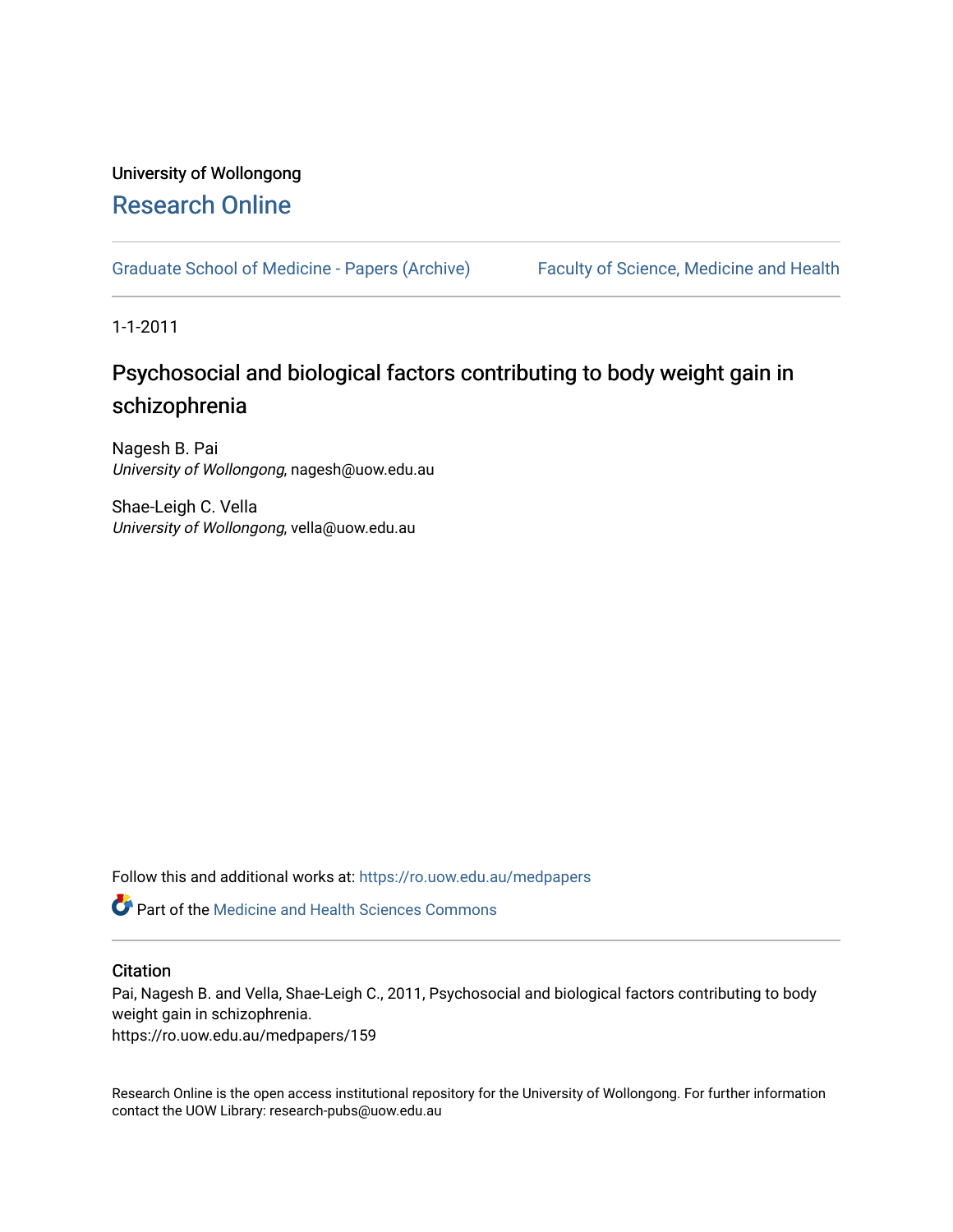## Psychosocial and biological factors contributing to body weight gain in schizophrenia

## Abstract

Overweight and obesity are frequently reported to be a significant issue in schizophrenia resulting in the inherent complications of these disorders. Body weight gain also commonly results from treatment with the most tolerable and efficacious pharmacological treatments, second-generation antipsychotics. However there are numerous other factors that contribute to increased body mass in individuals with schizophrenia prior to the initiation of treatment. With prior research indicating that individuals with schizophrenia have higher rates of overweight and obesity before treatment. Therefore this article provides a review of pertinent issues associated with body weight gain in schizophrenia in an attempt to delineate the impact of both the disease and treatment upon body weight gain. The results of the review indicate that body weight gain in schizophrenia occurs from both psychosocial and biological factors that are further compounded by antipsychotic treatment. The article concludes with recommendations for future research.

## Keywords

Psychosocial, biological, factors, contributing, body, weight, gain, schizophrenia

## **Disciplines**

Medicine and Health Sciences

## Publication Details

Vella, S. C. & Pai, N. B. (2011). Psychosocial and biological factors contributing to body weight gain in schizophrenia. Online Journal of Health and Allied Sciences, 10 (3),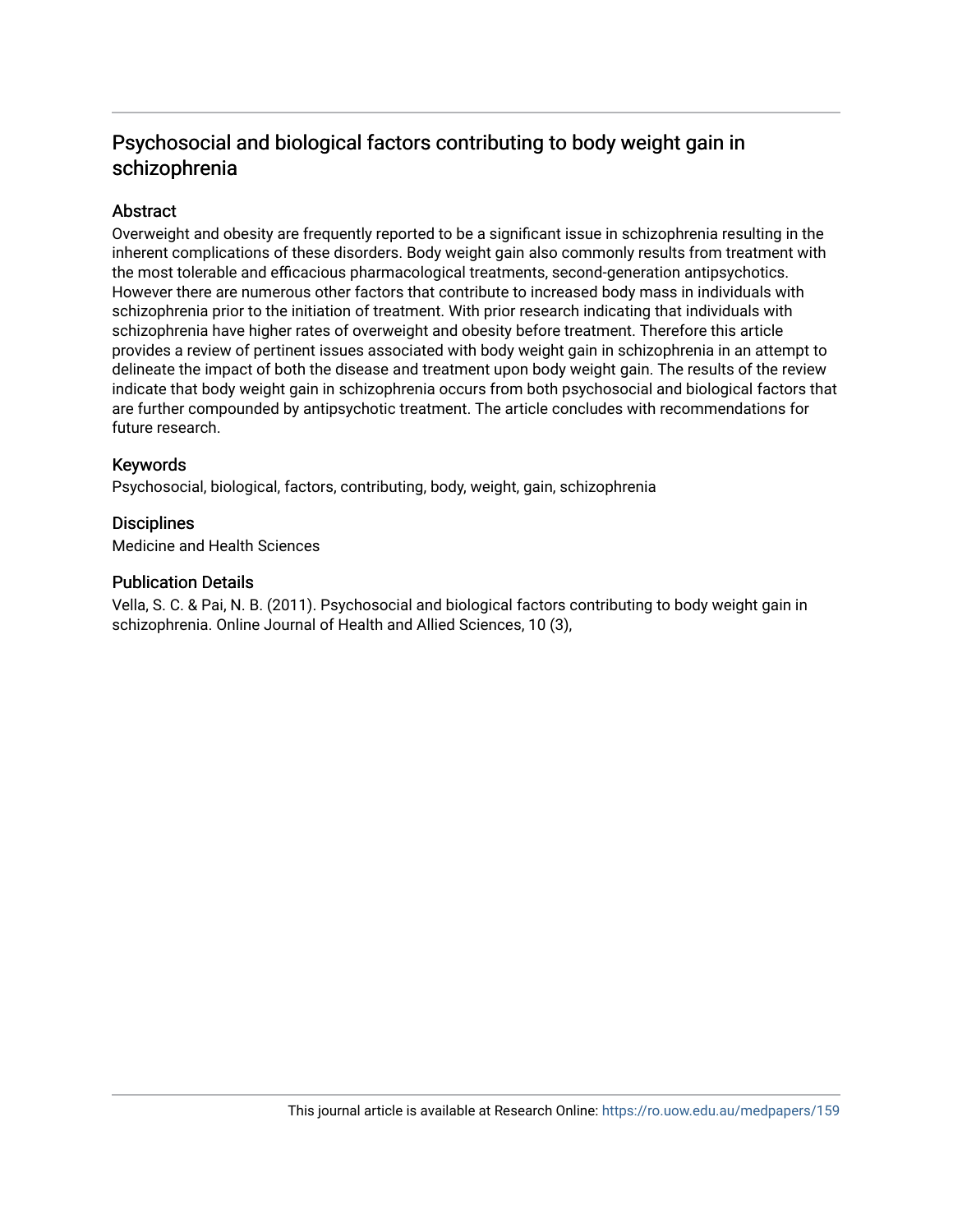*Online Journal of Health and Allied Sciences* Peer Reviewed, Open Access, Free Online Journal Published Quarterly : Mangalore, South India : ISSN 0972-5997 Volume 10, Issue 3; July-Sep 2011



#### *Review:*

### **Psychosocial and Biological Factors Contributing to Body Weight Gain in Schizophrenia**

**Shae-Leigh C. Vella**, Graduate School of Medicine, University of Wollongong, New South Wales, Australia 2522, **Nagesh B. Pai,** Illawarra Health and Medical Research Institute, Graduate School of Medicine, University of Wollongong, New South Wales, Australia 2522

**Address for Correspondence: Shae-Leigh C. Vella**, Graduate School of Medicine, University of Wollongong, New South Wales, Australia 2522 **E-mail:** [vella@uow.edu.au](mailto:vella@uow.edu.au)

**Citation:** Vella SC, Pai NB. Psychosocial and Biological Factors Contributing to Body Weight Gain in Schizophrenia. *Online J Health Allied Scs.* 2011;10(3):1 **URL:** http://www.ojhas.org/issue39/2011-3-1.htm

**Open Access Archives:** http://cogprints.org/view/subjects/OJHAS.html and http://openmed.nic.in/view/subjects/ojhas.html

Submitted: Sep 20, 2011; Accepted: Oct 30, 2011; Published: Nov 15, 2011

**Abstract:** Overweight and obesity are frequently reported to be a significant issue in schizophrenia resulting in the inherent complications of these disorders. Body weight gain also commonly results from treatment with the most tolerable and efficacious pharmacological treatments, second-generation antipsychotics. However there are numerous other factors that contribute to increased body mass in individuals with schizophrenia prior to the initiation of treatment. With prior research indicating that individuals with schizophrenia have higher rates of overweight and obesity before treatment. Therefore this article provides a review of pertinent issues associated with body weight gain in schizophrenia in an attempt to delineate the impact of both the disease and treatment upon body weight gain. The results of the review indicate that body weight gain in schizophrenia occurs from both psychosocial and biological factors that are further compounded by antipsychotic treatment. The article concludes with recommendations for future research.

**Key Words:** Body weight gain; Psychosocial factors; Biological factors; Schizophrenia; Overweight; Obesity

#### **Introduction:**

The relationship between schizophrenia and increased body weight was identified prior to the advent of the first antipsychotics to treat the disease.[1] This association was first described in the early 1900's in the writings of Emil Kraepelin on the disorder then termed 'dementia praecox'; the first nomenclature of schizophrenia symptomology.[1]

Epidemiologically it is also evident that individuals who suffer from schizophrenia have higher rates of overweight and obesity in comparison to the general population.[2,3] A study conducted by Thakore and colleagues [4] found that both drug-naive and drug-free patients with schizophrenia had higher BMI's and waist to hip ratios than age and sex matched controls.

After the introduction of the first conventional antipsychotic chlorpromazine, in the 1950's body weight gain (BWG) as a side effect of treatment was reported.[1] However BWG was not viewed as one of the most detrimental side effects due to conventional antipsychotics having other serious side effects, such as extrapyramidal symptoms, and inducing significantly less BWG than second generation antipsychotics (SGA).

Although SGA have superior tolerability and efficacy in comparison to conventional neuroleptic treatment [5] they commonly induce clinically significant BWG.[6] That is an increase

in body weight that is  $\geq$ 7% of the individual's body weight at the initiation of treatment.[6]

Even though the challenge of increased body mass of individuals with schizophrenia proportionate to the general population has been identified for more than a century; there is relatively scarce literature on the issue relative to the scope and consequences of the problem. In regards to SGA-induced BWG there has been a plethora of research. The issue of BWG in schizophrenia is complex and multi-faceted resulting not only from treatment but also from the disease itself in addition to the social and cultural environment. Therefore this article attempts to further clarify the means by which BWG occurs in schizophrenia.

#### **The Genesis of Body Weight Gain & the Consequences**

An increase in body mass or BWG generally results from a caloric intake that is higher than the expended energy rate. Energy is expended through the basal metabolic rate, thermogenesis and physical activity.[3] BWG as a result of SGA treatment is thought to result from the same genesis as BWG generally. Within the general population it has been found that even fidgeting combined with exercises of daily living excluding physical activity is enough to provide sedentary individuals with a protective barrier against obesity.[7]

An increase in body weight can result in overweight and obesity and the inherent complications of these disorders. Namely, metabolic syndromes such as type II diabetes, cardiovascular disease, hypotension and some forms of cancer.[3] In addition to the physical toll of overweight and obesity these disorders also incur a psychological toll. Reducing self-esteem and body image and leading to greater social deprivation than what the patient is already experiencing due to schizophrenia symptomology.[3]

#### **Innate Nature of Schizophrenia**

One of the most obvious causal mechanisms that may predispose individuals with schizophrenia to body weight changes is the innate nature of the illness. Specifically the cognitive impairment that results from psychosis and the motivational impact of negative symptomology such as flattened affect may induce poor lifestyle choices.[3,8] That is unhealthy dietary choices, substance use / abuse and decreased levels of physical activity. These symptoms also promote social isolation leading to fewer opportunities for activity and thus reduced energy expenditure.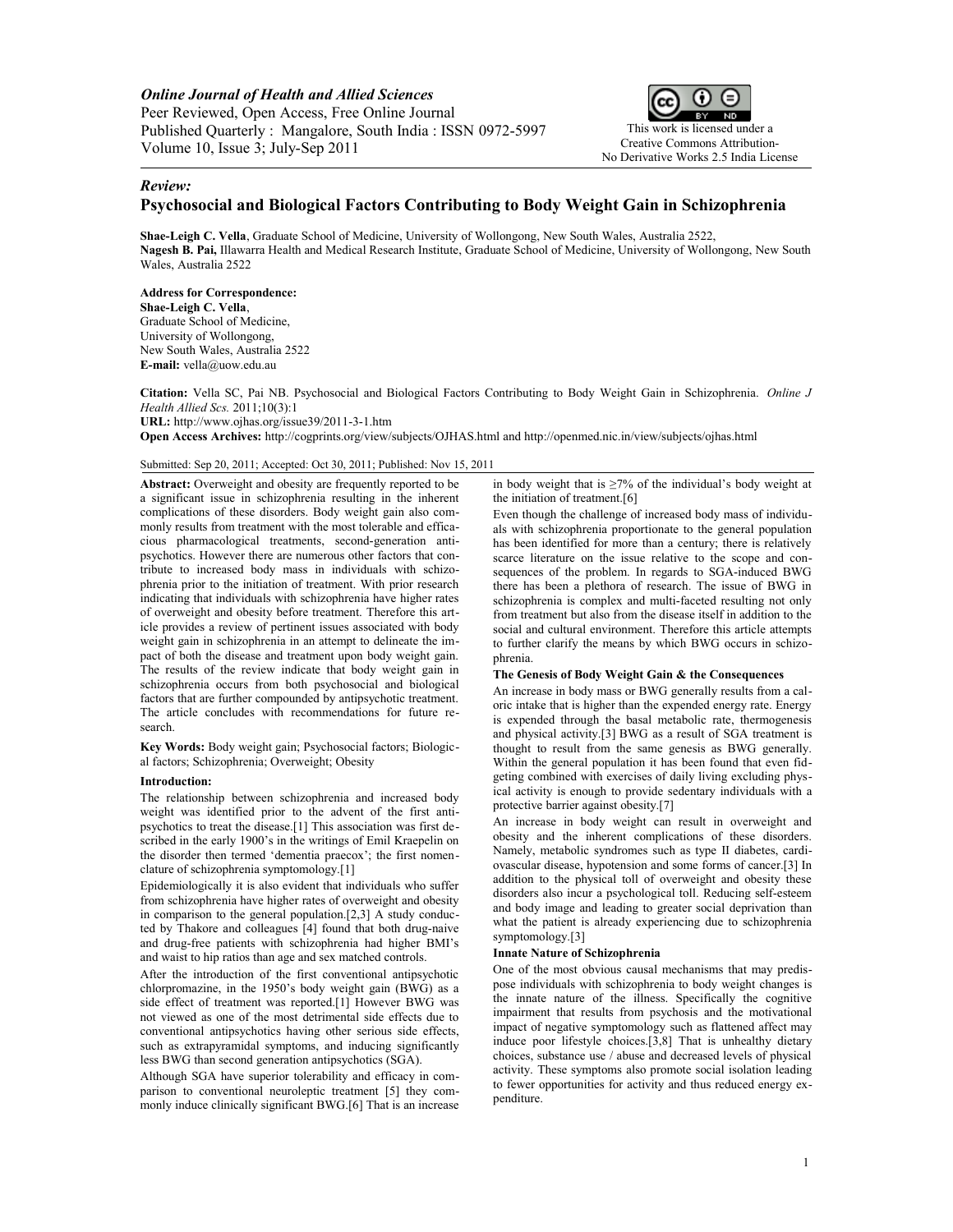#### **Environmental Mechanisms**

In recent times there has been a proliferation in the number of individuals in the general population suffering from overweight and obesity.[3] This increase is thought to have resulted from the influence of an obesigenic environment evident in industrialised societies. That is an immense increase in access to high calorie convenience food coupled with reduced opportunities for physical activity due to labour saving devices, sedentary occupations and inactive past times.

Furthermore social deprivation and exclusion are thought to be a causal mechanism that can contribute to the onset of schizophrenia as well as being maintained through the nature of the illness [9]. A component of social deprivation is socio-economic status (SES); which directly affects body weight by mediating the availability of healthy food choices along with knowledge of healthy lifestyle factors. Therefore it is not surprising that this increase in overweight and obesity is also apparent in individuals suffering from schizophrenia.

#### **Dietary Preferences**

Although there is not a great deal of research on the diets of individuals with schizophrenia the existing evidence indicates an exaggerated predilection for a diet of palatable foodstuffs.[2] Palatable foods are those that induce cravings for consumption (i.e. lollies); and when consumed evoke pleasure and positive affective states. As oppose to non-palatable foods such as broccoli. Specifically individuals with schizophrenia have preference for a diet high in convenience foods that are high in saturated fat and carbohydrates and low in fibre, such as that provided by fruit and vegetables.[3]

Furthermore there is strong correlational evidence to suggest that a diet high in sugar and saturated fat produces poorer illness outcomes in individuals suffering from schizophrenia.[10] Whereas the consumption of pulses resulted in better illness outcomes; that is less hospitalisations and less social impairment.[10] Thus individuals in developing nations consuming a non-westernised diet and without access to convenience foodstuffs fair better than individuals with schizophrenia in industrialised countries.[2,10]

#### **Inherent Metabolic Disadvantage**

Metabolic syndrome is a group of disorders consisting of obesity, glucose intolerance, insulin resistance and dyslipidaemias that are highly related to the occurrence of type II diabetes mellitus and cardiovascular disease.[4] It has also been suggested that individuals that are suffering from schizophrenia have an inherent metabolic disadvantage that predisposes them to the onset of metabolic syndromes.[2] Additionally it is known that individuals with schizophrenia have increased rates of metabolic syndromes above that of the general population.

That is the metabolic disadvantage does not just result from SGA treatment as reports of glucose problems in patients with schizophrenia were recorded prior to the advent of neuroleptic treatments.[4] Elman, Borsook and Lukas [2] have tentatively proposed that obesity in schizophrenia may partly result from glucose metabolism issues that are evident in individuals with schizophrenia. An inverse relationship to what is currently conceptualised.

For example the higher rates of type II diabetes mellitus maybe a function of the disease and not the treatment.[2,4] Empirical research has found that first-degree relatives of individuals with schizophrenia who do not have schizophrenia themselves have higher rates of type II diabetes than the general population [4], thus indicating a possible genetic relationship between schizophrenia and type II diabetes. In fact, current evidence suggests inherent abnormalities of insulin signalling pathway in schizophrenia.[11]

In addition another factor that is implicated in the aetiology of schizophrenia is Insulin–like Growth Factor 1 (IGF-1). IGF-1 is so named due to its similarity to insulin. According to the

neurodevelopmental model of schizophrenia deficits of IGF-1 affect prenatal and postnatal development acting as a pathogenesis for schizophrenia.[12] A deficit IGF-1 has also been implicated in insulin resistance.[13] This is further supported through recent studies that have found lower levels of IGF-1 in drug naive individuals with schizophrenia in comparison to age and sex matched controls.[12,13]

Furthermore it has been demonstrated that obesity has a very strong heritable component with 45-85% of the variation in BMI is estimated to be accounted for by genetics.<sup>[14]</sup> This is similar to the aetiological contribution of genetics to schizophrenia.[8]

#### **Neurological Reward & Inhibition Mechanisms**

Neurological and neuroanatomical abnormalities beyond the effect of SGA therapy have been implicated in driving the desire for sweet and fatty foodstuffs in schizophrenia through reward and inhibition mechanisms. Specifically neuroanatomical abnormalities have been identified in the reward and reinforcement circuits in patients with schizophrenia through neuroimaging, preclinical and clinical studies.[2] In particular, a hyperfunctional state of the mesolimboic dopaminergic system in schizophrenia may cause motivational reward system insensitive to palatable food.[2]

This reward deficiency is further highlighted by the clinical symptomology of the illness namely; anhedonia, flattened affect and avolition as well as being reflected in the high co-morbidity for substance abuse disorders.[2] The neurological abnormalities coupled with these symptoms induce a reward deficit that requires higher levels of stimulation; sweeter, fattier foodstuffs in large quantities in order to satisfy the desire or craving.

It is thought that the same reward and inhibition mechanisms that drive the desire to seek and consume drugs and alcohol in substance use disorders also mediate the desire to seek and consume palatable foodstuff. As it has been found that palatable foods activate the dopaminergic reward system; in addition it is also evident that chronic consumption of sweet and fatty foods can alter the dopaminergic reward system.[2,15] This alteration results in the individual becoming susceptible to over eating and food addiction; through conditioning processes.

Furthermore both palatable foods and drugs are known to increase the release of endogenous opiates.[2,15] Although there are limited human studies, the chronic consumption of palatable food sources can result in neuroadaptations in the opiod receptors resulting in opiod dependence. Further driving the desire to seek and consume unhealthy foodstuffs.

This desire to seek and consume palatable food is further exacerbated by the ability of the individual to utilise control mechanisms. Studies with both obese and drug-addicted individuals have indicated increased prefrontal cortex activation and decreased performance on a cognitive task in response to food stimuli and drug stimuli, respectively.[2,14] This hypofunctionality of the prefrontal cortex results in inhibitory control thus leading to over eating or the consumption of drugs. In addition recently Volkow and colleagues [15] have found that addiction not only impacts upon the dopaminergic reward circuits but is also involved in conditioning or the forming of habits, motivation as well as executive functioning.

#### **SGA Induced BWG**

With regards to antipsychotic-induced BWG in schizophrenia, the neurological mechanisms through which SGA treatment results in weight gain are yet to be fully elucidated.[16] It is thought that SGA-induced BWG results primarily from an increase in appetite.[3,16] However it is also postulated that a decrease in energy expenditure may also contribute to SGA-induced BWG.[3]

That is SGA's are known to induce appetite in individuals with schizophrenia; specifically an appetite for unhealthy foodstuffs.